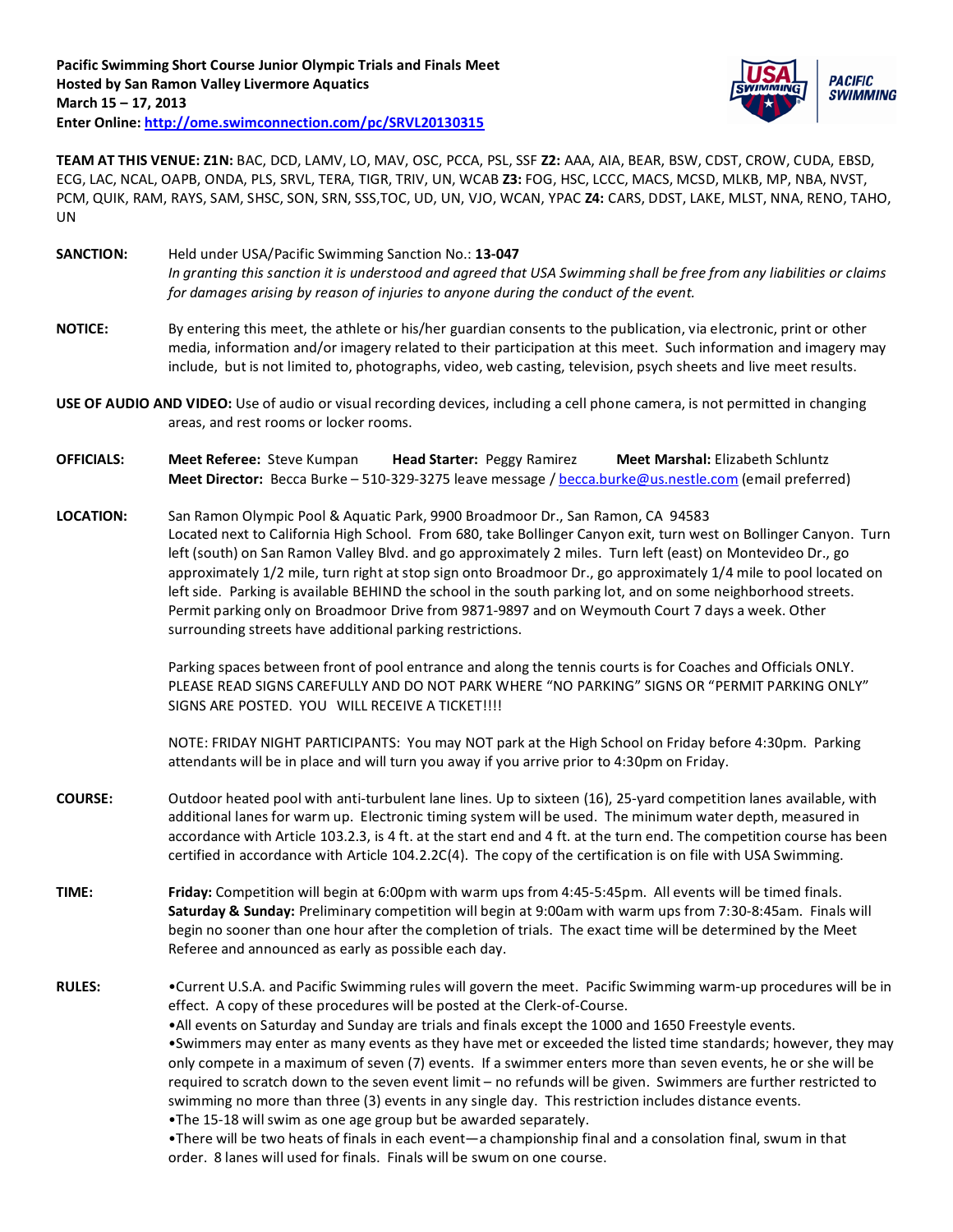•All swimmers in the 1000 and 1650 freestyle events must provide their own timers and lap counters. All swimmers in the 500 freestyle must provide their own lap counters. See special rules for distance events. •Preliminary Events (trials) will be swum slowest to fastest starting with non-conforming long course meter "JO" time (LCM), then non-conforming short course meter "JO" time and then conforming short course yard "JO" times (SCY), except where noted for distance events. Entry time submitted will be checked against the USA computer database and may be changed in accordance with the Pacific Swimming entry time Verification Procedure. •All coaches and deck officials must wear their USA Swimming membership cards in a visible manner. Coaches and deck official packets will only be given to those displaying their cards.

- **DISTANCE:** The 1000 Freestyle will begin 10 minutes after the conclusion of the Trials on Saturday. The 1650 Freestyle will begin 10 minutes after the conclusion of Trials on Sunday. If there are more heats than there is time to swim them between Trials and Finals, then slower heats will be swum after Finals. The 1000 and 1650 yard freestyle events are timed finals. The 1000 and 1650 Freestyle will be swum fastest to slowest and may alternate girls and boys. The 1000 and 1650 Freestyle will swim the 11-18 year olds combined, but they will be awarded separately. **Swimmers in the 1000 and 1650 free must provide their own timers and counters.** The Meet Referee may decide to swim two swimmers per lane.
- **ATTENTION HIGH SCHOOL SWIMMERS (February – May):** If you are a high school swimmer in season, you need to be unattached from your team for this meet. It is the swimmer's responsibility to be unattached for this meet. You can un-attach at the meet if necessary. This does not apply to swimmers swimming under the rules of the Nevada Interscholastic Activities Association (NIAA).
- **DECK CHANGING:** Except where venue facilities require otherwise, changing into or out of swimsuits other than in locker rooms or other designated areas is not appropriate and is strongly discouraged.
- **UNACCOMPANIED SWIMMERS:** Any USA-S athlete-member competing at the meet must be accompanied by a USA Swimming member-coach for the purposes of athlete supervision during warm-up, competition and warm-down. If a coachmember of the athlete's USA Swimming Club does not attend the meet to serve in said supervisory capacity, it is the responsibility of the swimmer or the swimmer's legal guardian to arrange for supervision by a USA Swimming member-coach. The Meet Director or Meet Referee may assist the swimmer in making arrangements for such supervision; however, it is recommended that such arrangements be made in advance of the meet by the athlete's USA Swimming Club Member-Coach. The swimmer must be certified by a USA Swimming member coach as being proficient in performing a racing start or must start the race in the water. It is the responsibility of the swimmer or the swimmer's legal guardian to ensure compliance with this requirement.
- **RESTRICTIONS:** •Smoking and the use of other tobacco products is prohibited on the pool deck, in the locker rooms, in spectator seating or standing areas and in all areas used by the swimmers during the meet and warm-up periods.
	- •Sale and use of alcoholic beverages is prohibited in all areas of the meet venue. •Glass bottles and containers of any kind are not permitted in the pool area.
	- •Propane heaters or similar type devices are not permitted. No propane containers except for snack bar/meet operations.
	- •No pets allowed inside the venue with the exception of service animals.

•EZ-ups will only be allowed in designated areas and all items must be removed from lawn areas at the end of each competition day. Leaving any items at the pool overnight is at your own risk.

- **PROOF OF TIME:** Proof of time will be required in advance for all swimmers in this meet per Section 4.C.2 of the Pacific Swimming Rules and Regulations. All entry times will be verified against the USA Swimming computer database. Entry times must have been achieved prior to the closing date for entries to the meet (March 6, 2013). If a time cannot be proven prior to the meet, the swimmer will not be allowed to check in for the event until the entry time has been proven. No refunds will be given if a time cannot be proven. Only official results from sanctioned or approved meets may be used to prove times. Converted times are not to be used. Time standards for this meet are provided in short course yards and long course meters. A swimmer who has met the qualifying time standard for an event in any course may enter that event at this meet. When possible, coaches will be notified of their swimmers who have not proven their entry times.
- **ENTRY FEES:** \$ 5.50 per entry and \$8.00 participation fee per swimmer.
- **Online Meet Entries:** Enter at: **http://ome.swimconnection.com/pc/SRVL20130315** to receive immediate confirmation of acceptance via email. The "billing information" email should be brought to the meet as proof of entry. Entries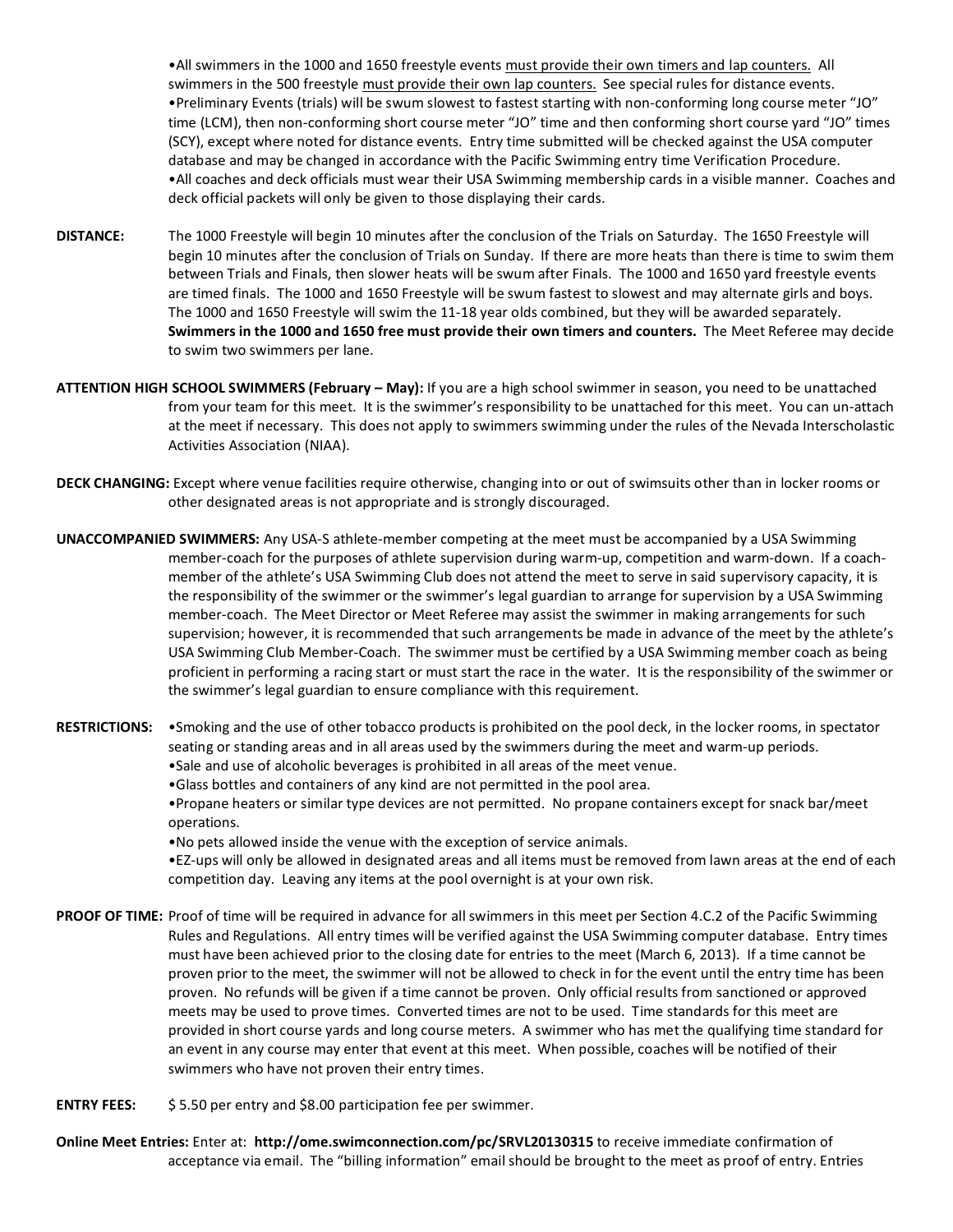must be entered through the online entry system no later than 11:59pm on Wednesday, March 6, 2013. Online entry requires payment by credit card using our secure site. The cost of using Online Meet Entries is \$1 per swimmer plus 5% of the total entry fees. Please note that the processing fee is a separate fee from the entry fees. Online meet entry fees are paid to Swim Connection LLC. Fees collected by the use of this system are completely voluntary. Online Meet Entry is in no way required or expected of a swimmer by Pacific Swimming.

**Surface Mailed/Hand Delivered Entries:** Entries must be on the attached Consolidated Entry Form. Complete a separate form for each swimmer using the best time for each event.

> ENTRIES MUST BE COMPLETELY FILLED OUT, INCLUDING BEST TIME FOR EACH EVENT. Entered times must be submitted in yards (SCY), or non-conforming long course meters (LCM) / short course meters (SCM). Entries with "NO Time", the omission of a time, or a time slower than a "Junior Olympic" time will not be accepted. All swimmers must provide on the entry form, the date and name of meet where they achieved each qualifying entry time. Only times from sanctioned, approved, or observed meets will be acceptable. All mailed entries must be postmark by MIDNIGHT, MONDAY, March 4, 2013, or hand delivered no later than 11:59 PM on Wednesday, March 6, 2013 to the address below. No late entries will be accepted. NO REFUNDS will be made except for mandatory scratch downs. No fax entries will be accepted.

For confirmation of mailed and/or hand delivered entries, include a self-addressed, stamped envelope or post card. No phone calls or emails for this request.

Entry forms must be completely filled out, including best conforming short course time, or non-conforming long/short course meter time for each event. All entries shall be noted by (**SCY**); (**LCM**)) to the right of the entry time. [**SCY**=short course yards; **LCM** = long course meters]. **DO NOT CONVERT TIMES USING ANY CONVERSION FORMULAS.**

# Make check payable to: **"SRVLA"**

| Mail/Hand Deliver entries to: | <b>San Ramon Valley Livermore Aquatics</b><br><b>Attention: Meet Entries</b> |
|-------------------------------|------------------------------------------------------------------------------|
|                               | 7598 Interlachen Ave                                                         |
|                               | San Ramon, CA 94583                                                          |

- **CHECK IN:** The meet will be deck seeded. Swimmers must check-in at the Clerk-of-Course. Close of check-in for all events shall be no more than 60 minutes before the estimated time of the start of the first heat of the event. No event shall be closed more than 30 minutes before the scheduled start of the session. Swimmers who do not check-in will not be allowed to compete in the event. Check-in for the 1000s and 1650s will close by 10:30am of the day of the event. Swimmers who do not check-in will not be allowed to compete in the event.
- **SCRATCHES:** Swimmers entered in an individual event in a Trials and Finals meet that is seeded on the deck that have checked in for that event, must swim in the event unless they notify the clerk of the course before seeding for that event has begun that they wish to scratch. Failure to swim an event will result in being barred from rest of the swimmer's events that day. If the swimmer qualified for a final before missing an event they may swim that final.

Any swimmer qualifying for any level of finals in an individual event who does not wish to compete must scratch within 30 minutes after the announcement of qualifiers. During this period, qualifiers may also notify the Administrative Referee that they may not intend to compete in consolation finals or finals. In this case they must declare their final intention within 30 minutes after the announcement of qualifiers following their last individual preliminary event.

Any swimmer originally qualifying for a final who fails to compete in that final will be barred from further competition for the remainder of the meet, unless properly scratched. If the failure to compete occurs on the last day the swimmer is entered in an individual event in the meet, and no other individual event penalty is applicable, the swimmer shall then be fined \$25.00. Exceptions to that fine are ONLY under the conditions stating in the Pacific Swimming scratch rules.

**AWARDS:** Distinctive awards will be awarded for 1st-3rd place; ribbons for 4th-8th place (Championship Finalists). The 15-18 age groups will swim together but will be awarded separately as 15-16 and 17-18. All awards must be picked up at the meet. They will not be mailed. Pick up awards shortly after results have been posted to avoid a long wait at end of the day.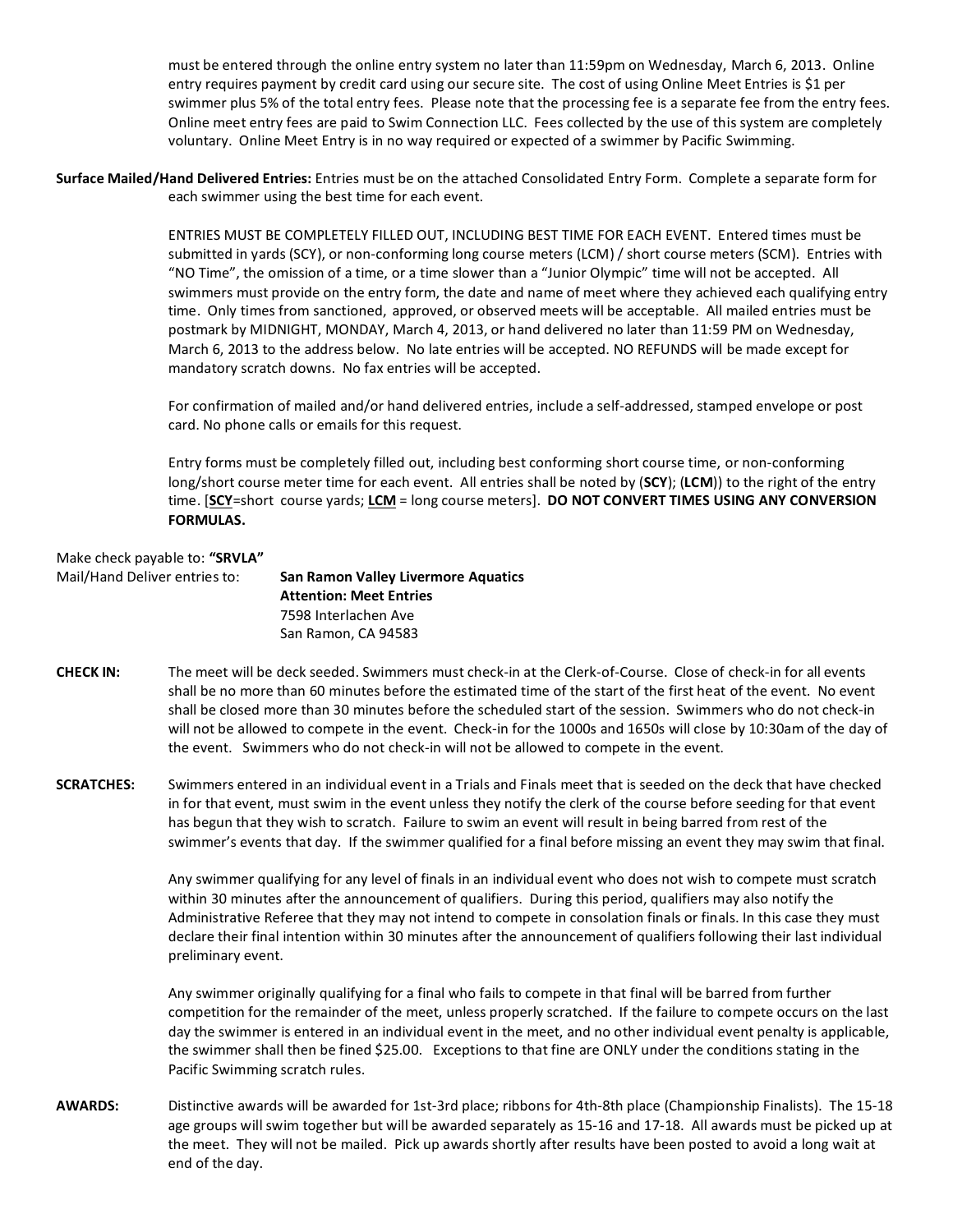- **HOSPITALITY:** Lunches and refreshments will be provided for officials and coaches. Snacks and drinks will be provided to timers. Full Snack Bar will be available with options for breakfast, lunch and dinner.
- **ADMISSION:** Admission is free. A three-day program will be available for a reasonable cost.

**See the Host Website for hotel information.** [www.srvla.org](http://www.srvla.org/)

#### **ORDER OF EVENTS**

| <b>INDAI, MARCH 19, 2019, <mark>0.00pm 91AM</mark></b> |           |                  |  |  |  |  |  |  |  |
|--------------------------------------------------------|-----------|------------------|--|--|--|--|--|--|--|
| <b>EVENT NUMBER</b>                                    | AGE GROUP | <b>EVENT</b>     |  |  |  |  |  |  |  |
| <b>BOYS</b>                                            |           |                  |  |  |  |  |  |  |  |
| 2                                                      | 10-UN     | <b>200 FREE</b>  |  |  |  |  |  |  |  |
| 4                                                      | $11 - 12$ | <b>500 FREE</b>  |  |  |  |  |  |  |  |
| 6                                                      | $13 - 14$ | <b>*500 FREE</b> |  |  |  |  |  |  |  |
|                                                        | $15 - 18$ | <b>*500 FREE</b> |  |  |  |  |  |  |  |
| 8                                                      | 10-UN     | <b>500 FREE</b>  |  |  |  |  |  |  |  |
| 10                                                     | $11 - 12$ | 400 I.M.         |  |  |  |  |  |  |  |
| 12                                                     | $13 - 14$ | *400 I.M.        |  |  |  |  |  |  |  |
|                                                        | $15 - 18$ | *400 I.M.        |  |  |  |  |  |  |  |
|                                                        |           |                  |  |  |  |  |  |  |  |

**FRIDAY, MARCH 15, 2013, 6:00pm START**

\*The 500 Freestyle and 400 IM for 13-18, will be swum together but awarded separately.

| <b>EVENT NUMBER</b> |             | 37101071, 1071011110, 2013<br><b>AGE</b><br><b>EVENT</b> |                                              |
|---------------------|-------------|----------------------------------------------------------|----------------------------------------------|
| <b>GIRLS</b>        | <b>BOYS</b> | <b>GROUP</b>                                             |                                              |
| 13                  | 14          | 10-UN                                                    | 100 I.M.                                     |
| 15                  | 16          | $11 - 12$                                                | 100 I.M.                                     |
| 17                  | 18          | $13 - 14$                                                | 100 FLY                                      |
| 19                  | 20          | $15 - 18$                                                | 100 FLY                                      |
| 21                  | 22          | 10-UN                                                    | <b>50 FLY</b>                                |
| 23                  | 24          | $11 - 12$                                                | 100 BREAST                                   |
| 25                  | 26          | $13 - 14$                                                | 200 BREAST                                   |
| 27                  | 28          | $15 - 18$                                                | 200 BREAST                                   |
| 29                  | 30          | $11 - 12$                                                | <b>200 FLY</b>                               |
| 31                  | 32          | 10-UN                                                    | 100 BREAST                                   |
| 33                  | 34          | $11 - 12$                                                | 50 FREE                                      |
| 35                  | 36          | 13-14                                                    | 50 FREE                                      |
| 37                  | 38          | $15 - 18$                                                | 50 FREE                                      |
| 39                  | 40          | 10-UN                                                    | 50 FREE                                      |
| 41                  | 42          | $11 - 12$                                                | 100 BACK                                     |
| 43                  | 44          | 13-14                                                    | 200 BACK                                     |
| 45                  | 46          | $15 - 18$                                                | 200 BACK                                     |
| 47                  | 48          | $11 - 12$                                                | <b>50 FLY</b>                                |
| 49                  | 50          | 10-UN                                                    | 100 BACK                                     |
| 51                  | 52          | $11 - 12$                                                | <b>200 FREE</b>                              |
| 53                  | 54          | $13 - 14$                                                | <b>100 FREE</b>                              |
| 55                  | 56          | $15 - 18$                                                | <b>100 FREE</b>                              |
| 57                  | 58          | $11 - 12$                                                | *1000 FREE                                   |
|                     |             | $13 - 14$                                                | *1000FREE                                    |
|                     |             | $15 - 18$                                                | *1000 FREE<br>$10.76 - 10.76 - 10.76 = 10.7$ |

### **SATURDAY, MARCH 16, 2013 SUNDAY, MARCH 17, 2013**

Time standards are listed at: http://www.pacswim.org/page/times\_standards.shtml

\*1000 Freestyle and \*1650 Freestyle Swimmers must provide their own timers and lap counters. These events will be swum after the last trial events and before finals each day. The 11-18 year olds will swim the distance events together (fastest to slowest) but will be awarded separately. All other 15-18 events will be combined for Prelims.